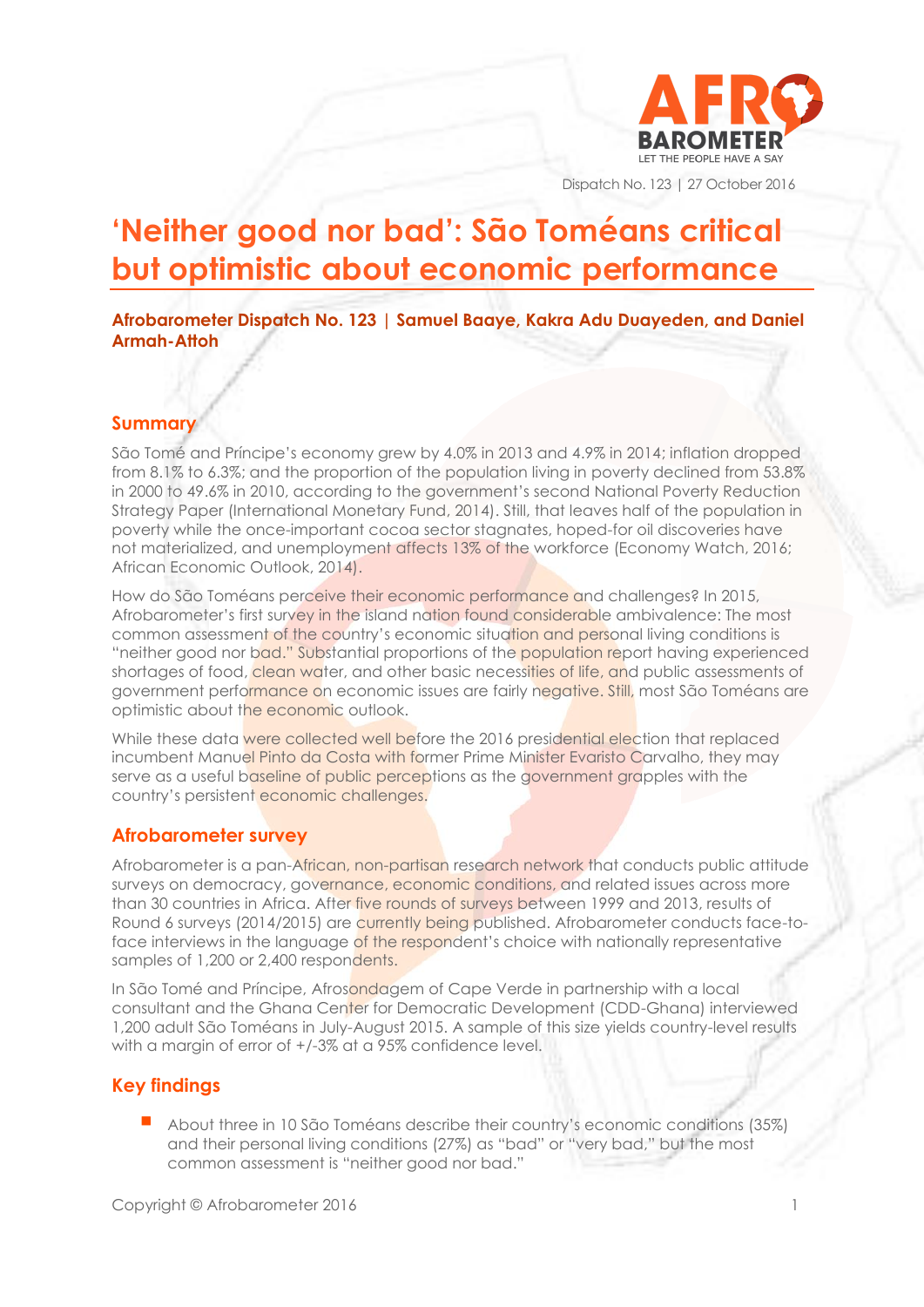

- Four in 10 São Toméans (40%) went without enough food to eat at least once in the year preceding the survey. About three in 10 experienced a shortage of clean water for home use (30%), medicines or medical care (35%), and cooking fuel (28%) on at least one occasion, while nearly eight in 10 (78%) lacked a cash income.
- As of July-August 2015, a majority of citizens were critical of the government as performing "very" or "fairly" badly on narrowing income gaps (65%), creating jobs (59%), and improving living standards of the poor (55%), but on overall management of the economy, 53% gave a thumbs up.
- Most São Toméans (72%) expressed optimism that economic conditions would be "better" or "much better" in a year's time. By far the most important problem citizens want their government to address is unemployment (cited by 55% of respondents).

## **Economic conditions**

"Neither good nor bad" is the most frequent response when São Toméans are asked to assess their country's economic condition (46%) and their personal living conditions (54%) (Figure 1). About three in 10 citizens describe the country's economic condition (35%) and their own living conditions (27%) as "very" or "fairly" bad, while only 17% and 18%, respectively, describe economic and living conditions as "very" or "fairly" good.



#### **Figure 1: Economic and living conditions** | São Tomé and Príncipe | 2015

**Respondents were asked:** *In general, how would you describe: (a) The present economic condition of this country? (b) Your own present living conditions?*

Reflecting similar divisions of opinion, four in 10 São Toméans (43%) say the country's economic condition has not changed over the past year, while 37% think it has improved ("better" or "much better") and 18% describe it as "worse" or "much worse" (Figure 2).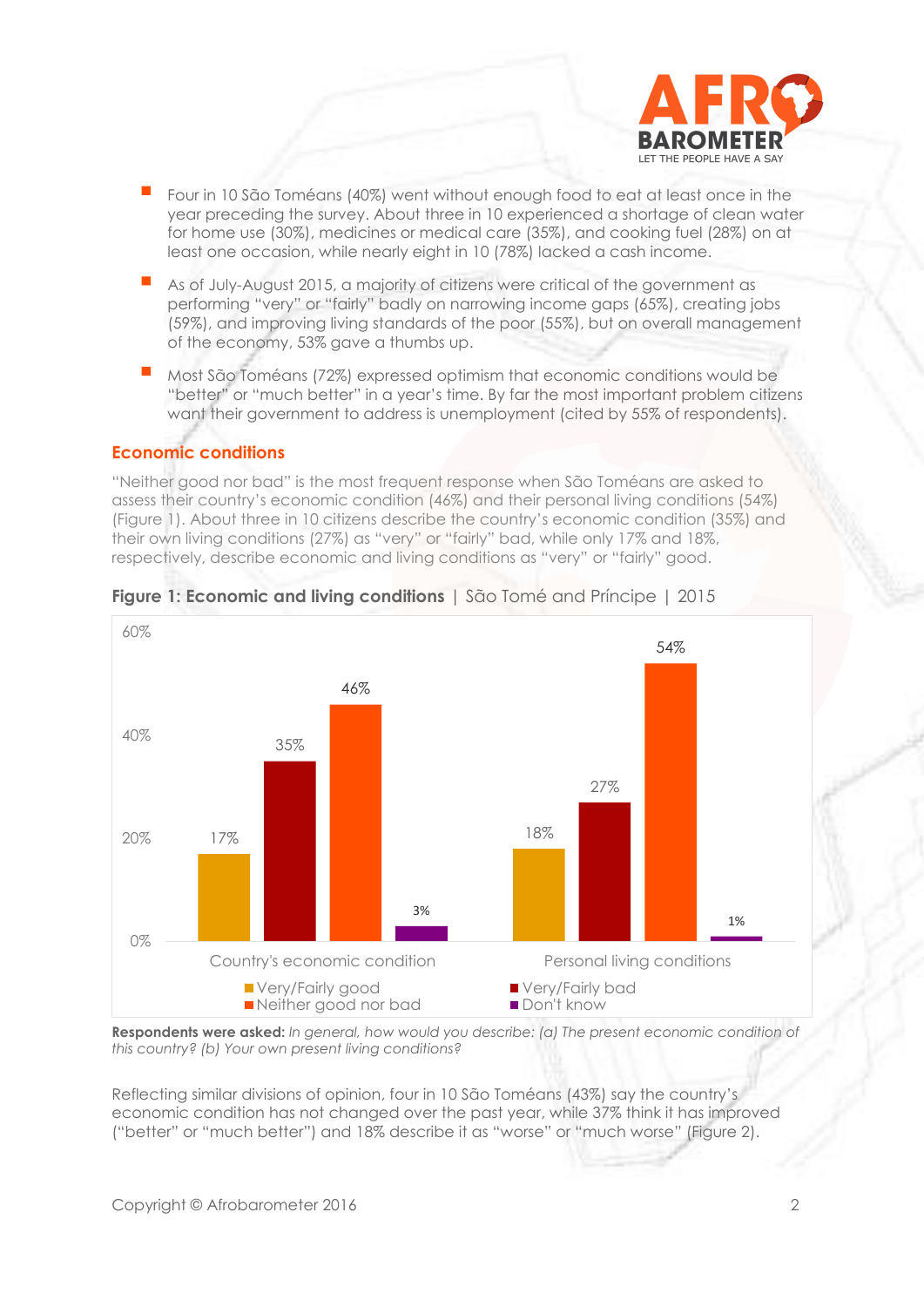



**Figure 2: Country's economic condition compared to 12 months ago** | São Tomé and Príncipe | 2015

**Respondents were asked:** *Looking back, how do you rate economic conditions in this country compared to 12 months ago?* 

About one in five respondents say their living conditions are "better" or "much better" than those of other São Toméans (22%), while a similar proportion say they live "worse" or "much worse" than their compatriots (20%). About twice as many say they live in "the same" conditions as other citizens (43%) (Figure 3).



**Figure 3: Living conditions compared to those of other São Toméans** | 2015

**Respondents were asked:** *In general, how do you rate your living conditions compared to those of other São Toméans?*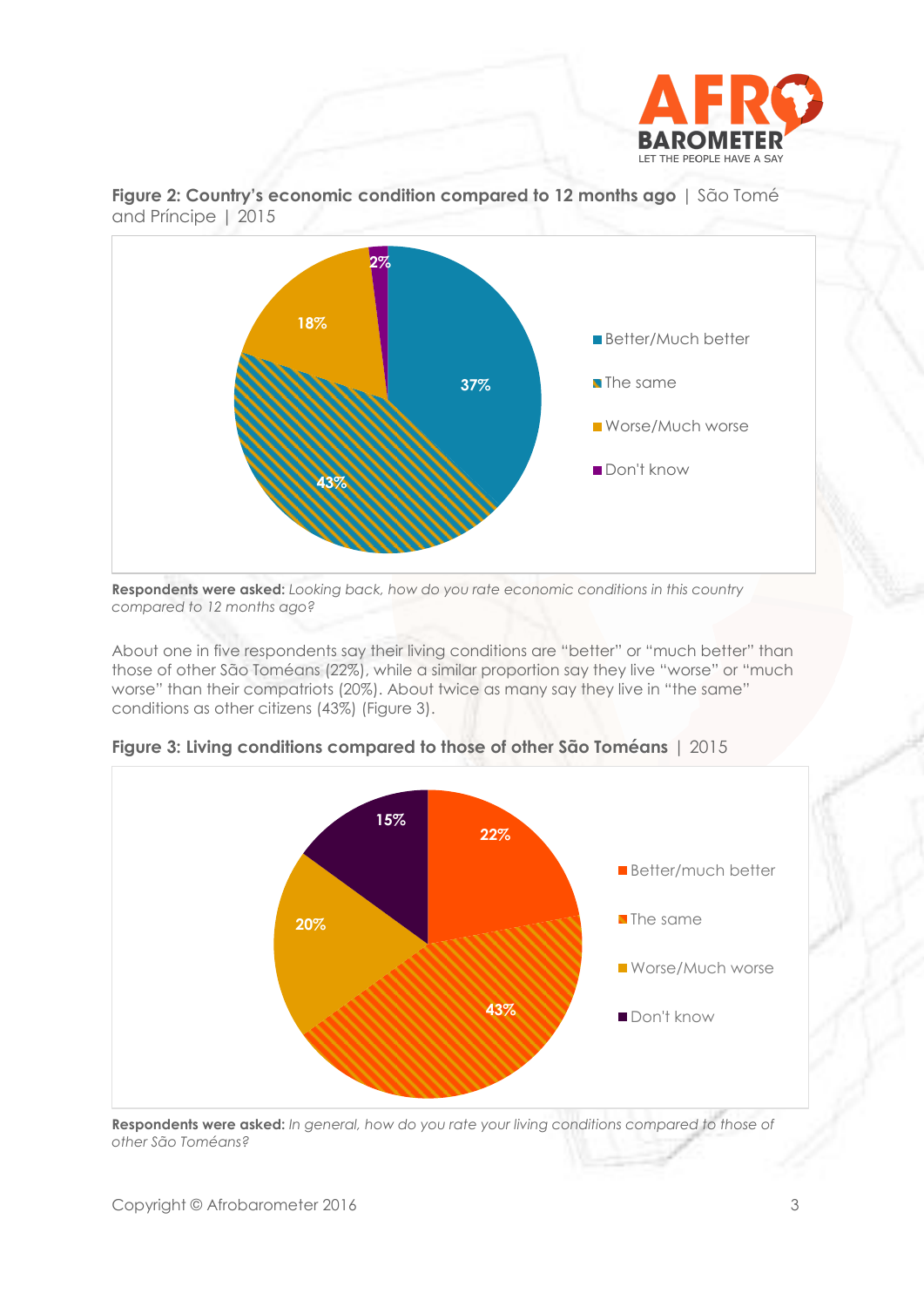

As shown in Table 1, perceptions of difficult economic and living conditions vary somewhat by sociodemographic group.

Urban residents are more likely than their rural counterparts to describe the national economy as "fairly" or "very" bad (38% vs. 28%). However, there are no significant differences in the perceptions of urban and rural residents regarding their personal living conditions, their living conditions compared to those of other São Toméans, or the country's economic condition compared to the previous year.

Similarly, men are more likely than women to see the country's economic condition as fairly/very bad (38% vs. 32%).

Negative assessments of the state of the national economy, personal living conditions, and personal living conditions compared to those of other São Toméans generally increase with age. Most strikingly, senior citizens (aged 61 years and above) (43%) and adults (aged 36-60 years) (35%) are significantly more likely than youth (aged 18-35 years) (21%) to describe their living conditions as fairly/very bad.

By educational attainment, the pattern is less clear. São Toméans with primary education are more inclined than those with no formal education and those with secondary or tertiary education to give negative assessments of the national economy, their personal living conditions, and national economic conditions compared to the past year, while the uneducated are most negative in the assessment of their living conditions compared to those of other São Toméans.

|                                 |                                    | "Fairly bad" or "very bad"              | "Worse" or "much worse"                              |                                        |  |
|---------------------------------|------------------------------------|-----------------------------------------|------------------------------------------------------|----------------------------------------|--|
|                                 | Country's<br>economic<br>condition | <b>Personal</b><br>living<br>conditions | Country's<br>economic<br>condition<br>vs. 1 year ago | <b>Living conditions</b><br>vs. others |  |
| Urban                           | 38%                                | 28%                                     | 18%                                                  | 19%                                    |  |
| <b>Rural</b>                    | 28%                                | 27%                                     | 18%                                                  | 20%                                    |  |
| <b>Men</b>                      | 38%                                | 29%                                     | 19%                                                  | 19%                                    |  |
| <b>Women</b>                    | 32%                                | 26%                                     | 18%                                                  | 20%                                    |  |
| Youth (18-35 years)             | 33%                                | 21%                                     | 16%                                                  | 16%                                    |  |
| Adults (36-60 years)            | 36%                                | 35%                                     | 22%                                                  | 24%                                    |  |
| Senior citizens (61+ years)     | 39%                                | 43%                                     | 17%                                                  | 28%                                    |  |
| <b>No formal education</b>      | 27%                                | 30%                                     | 18%                                                  | 33%                                    |  |
| <b>Primary</b>                  | 37%                                | 34%                                     | 22%                                                  | 24%                                    |  |
| <b>Secondary/Post-secondary</b> | 34%                                | 24%                                     | 17%                                                  | 18%                                    |  |

**Table 1: Negative assessments of economic and living conditions**  $\vert$  by demographic group | São Tomé and Príncipe | 2015

**Respondents were asked:** *In general, how would you describe: (a) The present economic condition of this country? (b) Your own present living conditions?*

*Looking back, how do you rate economic conditions in this country compared to 12 months ago? In general, how do you rate your living conditions compared to those of other São Toméans?*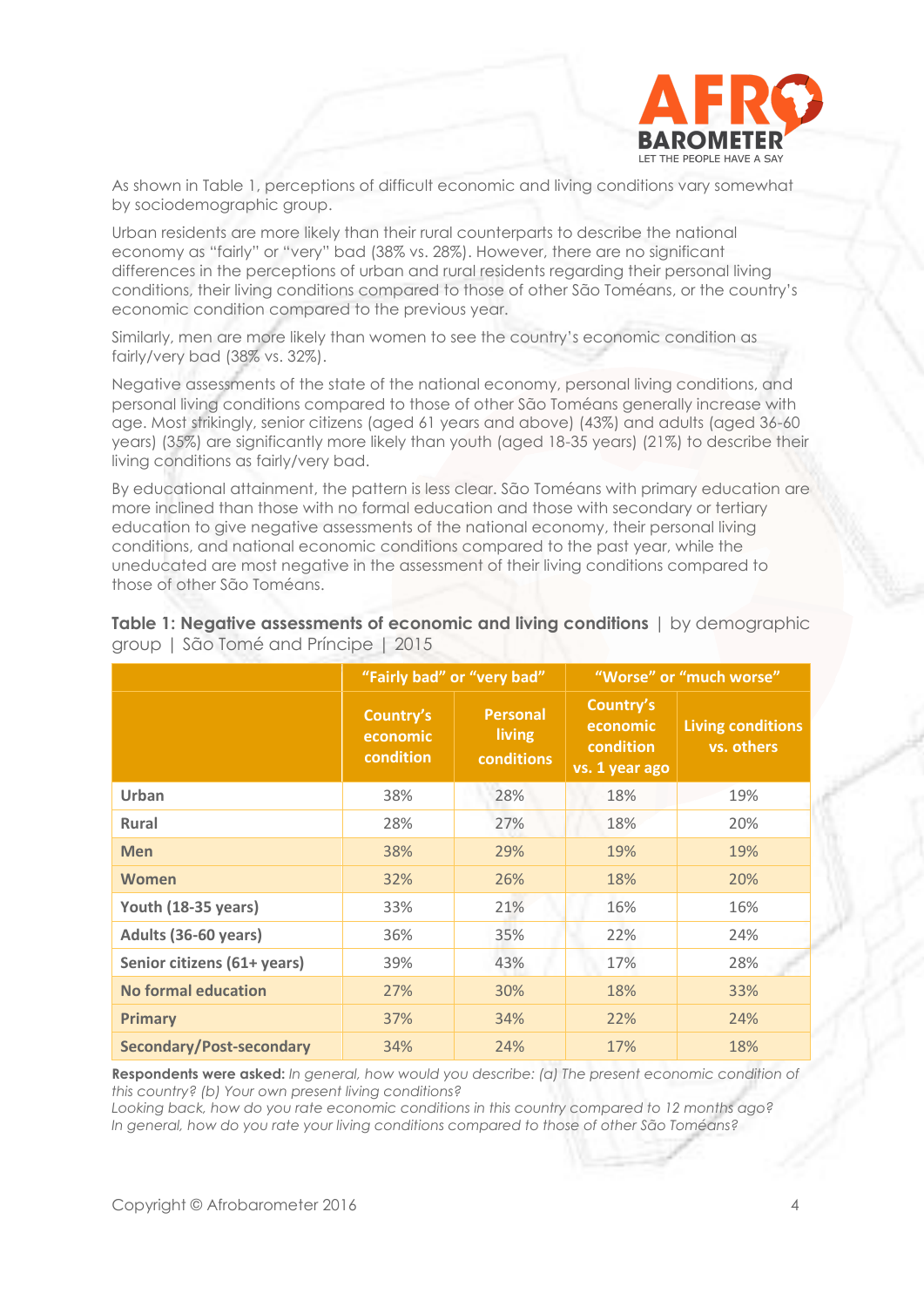

## **Lived poverty**

While São Toméans' assessments of economic and living conditions tend toward the middle of the road, sizeable proportions of the population report experiencing "lived poverty," i.e. going without some basic necessities of life. Afrobarometer tracks lived poverty by asking respondents how frequently they or their families went without enough food, enough clean water, medicines or medical treatment, enough cooking fuel, and a cash income during the previous year.

In São Tomé and Príncipe, four in 10 citizens (40%) say they went without enough food at least once during the year preceding the survey, including 20% who did so "several times," "many times," or "always" (Figure 4). About three in 10 lacked water (30%), medical care (35%), or cooking fuel (28%) at least once. By far the most common deprivation was a cash income (78%), with its negative multiplier effect on a family's ability to meet other basic needs. Among citizens who say they lacked one of the basic necessities of life "several times," "many times," or "always," the majority (52%) went through this experience at least once a week.



#### **Figure 4: Going without basic necessities at least once** | São Tomé and Príncipe | 2015

**Respondents were asked:** *Over the past year, how often, if ever, have you or anyone in your family: (A) Gone without enough food to eat? (B) Gone without enough clean water for home use? (C) Gone without medicines or medical treatment? (D) Gone without enough fuel to cook your food? (E) Gone without a cash income?*

*(Note: Due to rounding, summed response categories reported in the text may differ slightly from the sum of categories shown in graphics.)*

The responses to this set of five questions can be combined in a Lived Poverty Index (LPI) score for each respondent and each country. LPI scores range along a five-point scale from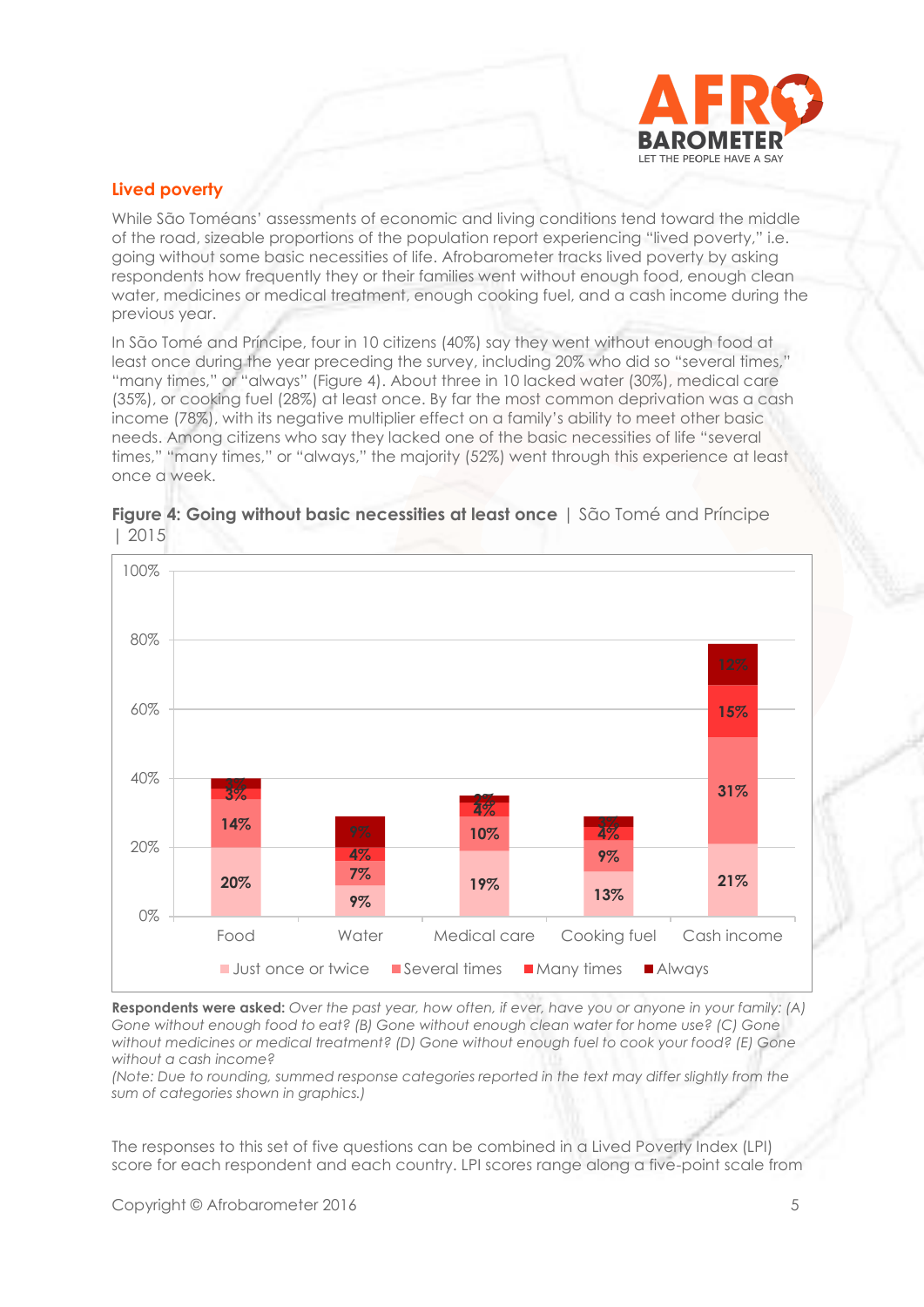

0 (no lived poverty) to 4 (a constant absence of all five basic necessities). São Tomé and Príncipe's LPI score for 2015 is 0.86, which is well below (less lived poverty) the average score of 1.13 across 36 countries surveyed in 2014/2015. (For more on LPI scores, see [Mattes, Dulani,](http://afrobarometer.org/publications/pp29-africas-growth-dividend-lived-poverty-drops-across-the-continent)  [& Gyimah-Boadi, 2016\)](http://afrobarometer.org/publications/pp29-africas-growth-dividend-lived-poverty-drops-across-the-continent).

Lived poverty is considerably more prevalent among less educated São Toméans, with LPI scores ranging from 1.33 for those with no formal education to 0.77 for those with at least a secondary education (Figure 5). Older citizens are also more likely to experience lived poverty (1.00 for ages 61 and above, compared to 0.78 among those aged 18-35 years). Rural areas (0.88) are somewhat more prone to lived poverty than urban centers (0.85).





**Respondents were asked:** *Over the past year, how often, if ever, have you or anyone in your family: (A) Gone without enough food to eat? (B) Gone without enough clean water for home use? (C) Gone without medicines or medical treatment? (D) Gone without enough fuel to cook your food? (E) Gone without a cash income? (Figure shows Lived Poverty Index scores combining responses to all five questions.)*

#### **Government management of the economy**

Perhaps reflecting their experience of lived poverty, in July-August 2015 São Toméans were fairly critical of the government's performance on economic issues. (A year later, they elected Carvalho as their new president.)

While a majority (53%) gave the government good marks for overall management of the economy, majorities also said the government performed "very badly" or "fairly badly" on narrowing income gaps (65%), creating jobs (59%), and improving living standards of the poor (55%) (Figure 6).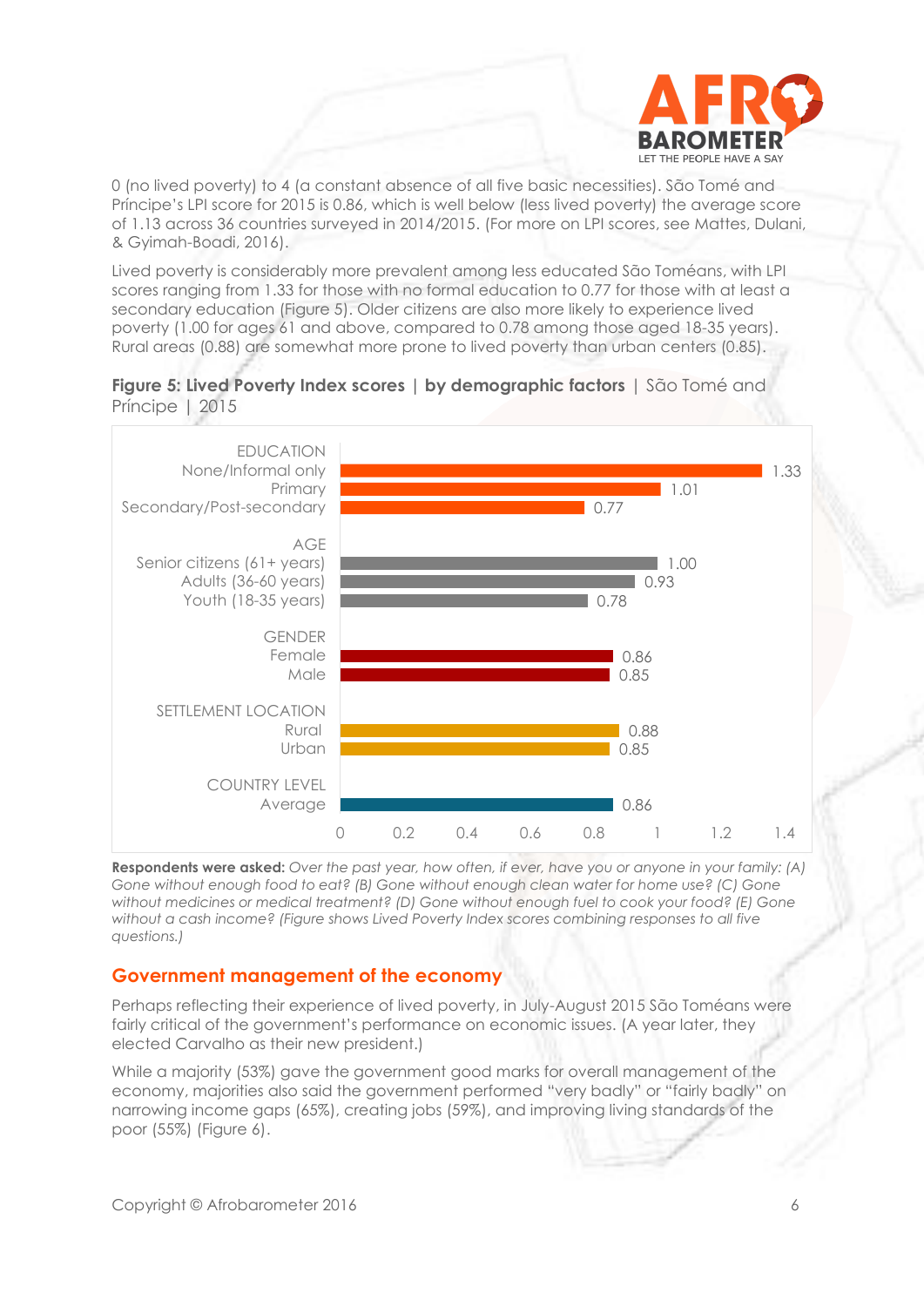



#### **Figure 6: Rating of government performance on key economic indicators** | São Tomé and Príncipe | 2015

**Respondents were asked:** *How well or badly would you say the current government is handling the following matters, or haven't you heard enough to say: (A) Managing the economy? (B) Improving the living standards of the poor? (C) Creating jobs? (D) Keeping prices down? (E) Narrowing gaps between rich and poor?*

As shown in Table 2, São Toméans living in urban centres are generally more critical than their rural counterparts in their assessment of how government has handled the management of the economy (33% vs. 29% fairly/very badly), improving living conditions (56% vs. 51%),

To further explore this data, please visit Afrobarometer's online data analysis facility at www.afrobarometer.org/online-data-analysis. creating jobs (61% vs. 54%), keeping prices down (50% vs. 43%), and narrowing income gaps (67% vs. 60%).

Men and women are similar in their assessments of government performance on these five indicators except in the area of keeping prices down (50% for men vs. 45% for women saying fairly/very badly). Youth and

adults are more critical of government performance than senior citizens. And negative assessments increase significantly with respondents' level of education, with differences ranging from 7 to 24 percentage points between respondents with no formal education and those with at least a secondary education.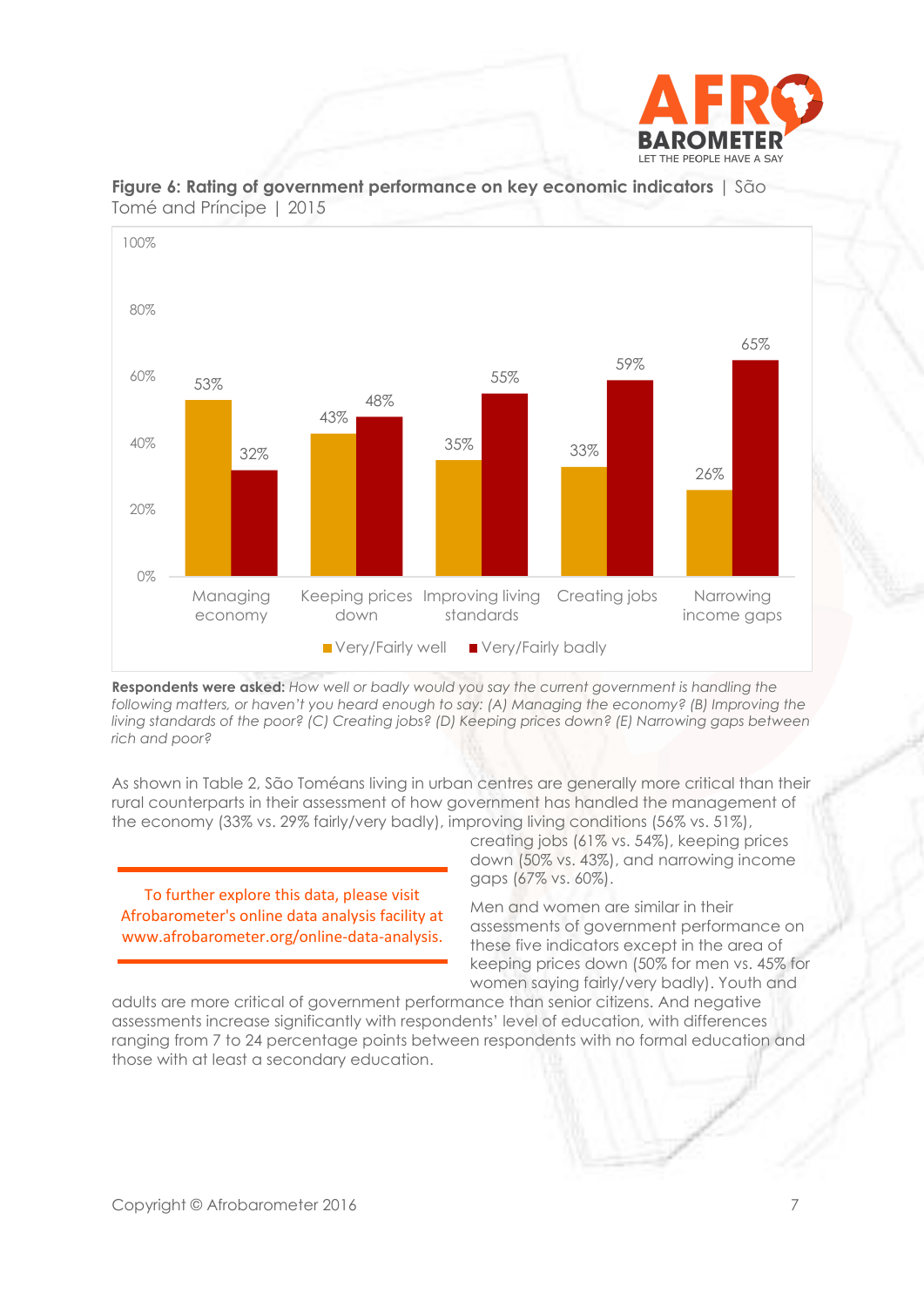

|                                 | "Fairly badly" or "Very badly" |                                                |                         |                                  |                                    |  |  |
|---------------------------------|--------------------------------|------------------------------------------------|-------------------------|----------------------------------|------------------------------------|--|--|
|                                 | <b>Managing</b><br>economy     | <b>Improving</b><br>living<br><b>standards</b> | <b>Creating</b><br>jobs | <b>Keeping</b><br>prices<br>down | <b>Narrowing</b><br>income<br>gaps |  |  |
| Urban                           | 33%                            | 56%                                            | 61%                     | 50%                              | 67%                                |  |  |
| <b>Rural</b>                    | 29%                            | 51%                                            | 54%                     | 43%                              | 60%                                |  |  |
| <b>Men</b>                      | 31%                            | 54%                                            | 58%                     | 50%                              | 66%                                |  |  |
| Women                           | 33%                            | 55%                                            | 60%                     | 45%                              | 64%                                |  |  |
| Youth (18-35 years)             | 31%                            | 54%                                            | 59%                     | 47%                              | 65%                                |  |  |
| Adults (36-60 years)            | 33%                            | 58%                                            | 60%                     | 49%                              | 67%                                |  |  |
| Senior citizens (61+ years)     | 27%                            | 38%                                            | 41%                     | 41%                              | 43%                                |  |  |
| No formal education             | 26%                            | 35%                                            | 38%                     | 42%                              | 48%                                |  |  |
| <b>Primary</b>                  | 26%                            | 50%                                            | 54%                     | 44%                              | 59%                                |  |  |
| <b>Secondary/Post-secondary</b> | 34%                            | 57%                                            | 62%                     | 49%                              | 67%                                |  |  |

**Table 2: Negative economic management ratings** | by demographic group | São Tomé and Príncipe | 2015

**Respondents were asked:** *How well or badly would you say the current government is handling the following matters, or haven't you heard enough to say: (A) Managing the economy? (B) Improving the living standards of the poor? (C) Creating jobs? (D) Keeping prices down? (E) Narrowing gaps between rich and poor?*

# **Government action to improve economic conditions**

Despite their criticism of the government's performance, a large majority of São Toméans (72%) were optimistic that economic conditions would be "better" or "much better" within 12 months' time (Figure 7). Only 6% envisaged "worse" or "much worse" conditions in the coming year.



**Figure 7: Country's economic condition in 12 months' time** | São Tomé and Príncipe | 2015

**Respondents were asked:** *Looking ahead, do you expect economic conditions in this country in 12 months' time to be better or worse?*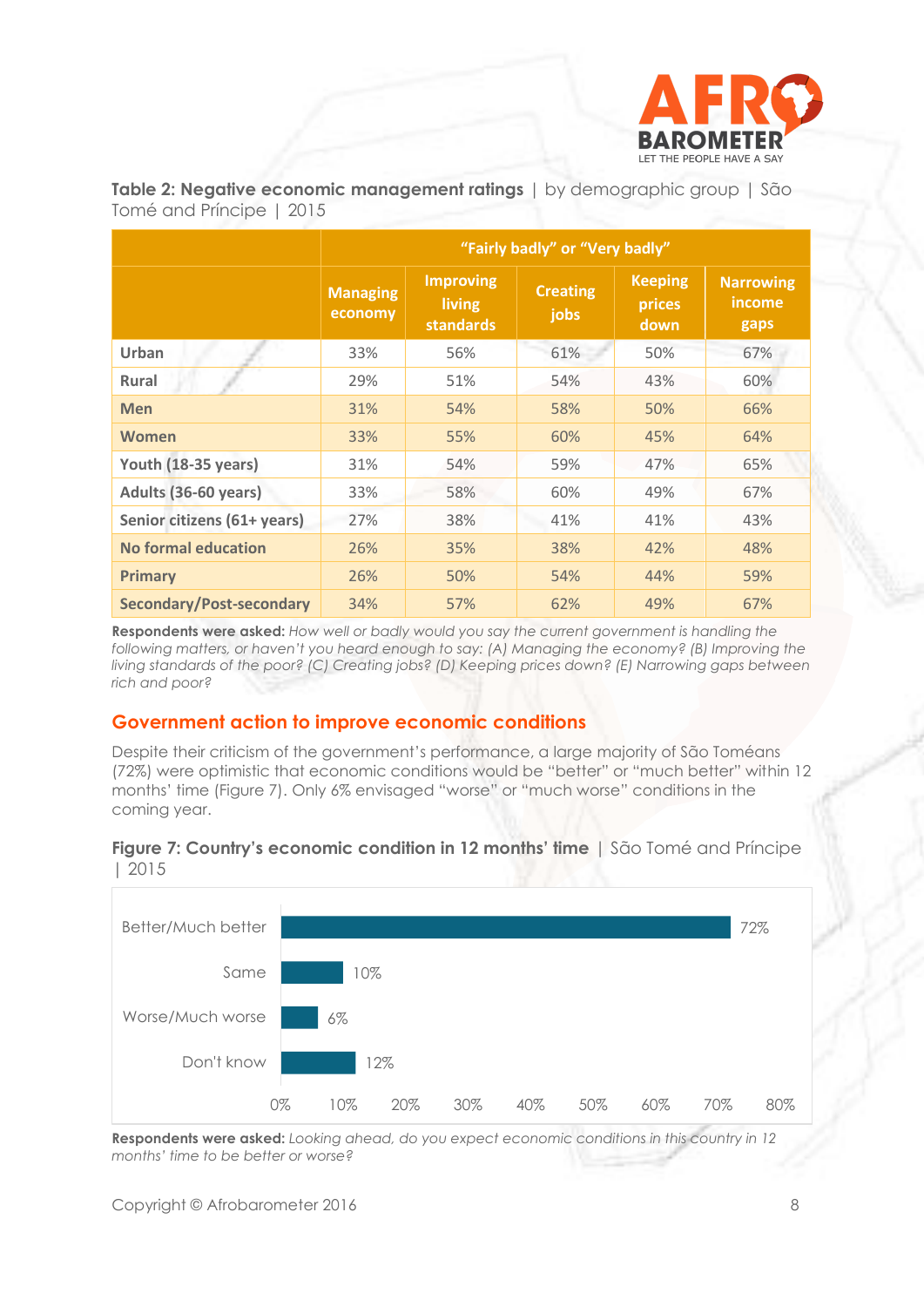

A key issue for economic well-being – unemployment – is São Toméans' top priority for government action. When asked what they consider the most important problems that the government should address (and allowed up to three responses), by far the most frequently cited problem (by 55% of respondents) is unemployment (Figure 8). Next in priority are public services: health (27%), electricity (22%), education (22%), water supply (21%), and infrastructure/roads (20%).





**Respondents were asked:** *In your opinion, what are the most important problems facing this country that government should address? (Figure shows % of respondents who cite each issue as one of their three most important problems.)*

# **Conclusion**

São Toméans' perceptions of their economic circumstances are more reflective of stagnation than of crisis: The most common assessments highlight "neither good nor bad," no change from the previous year, and, when it comes to their personal living conditions, no difference from other citizens.

But sizeable proportions of the population experienced shortages of basic necessities, and public assessments of government performance on key macroeconomic indicators are mostly negative.

Nonetheless, most São Toméans are optimistic that economic conditions will improve, a foundation of goodwill that the government can capitalize on as it grapples with unemployment and other persistent challenges.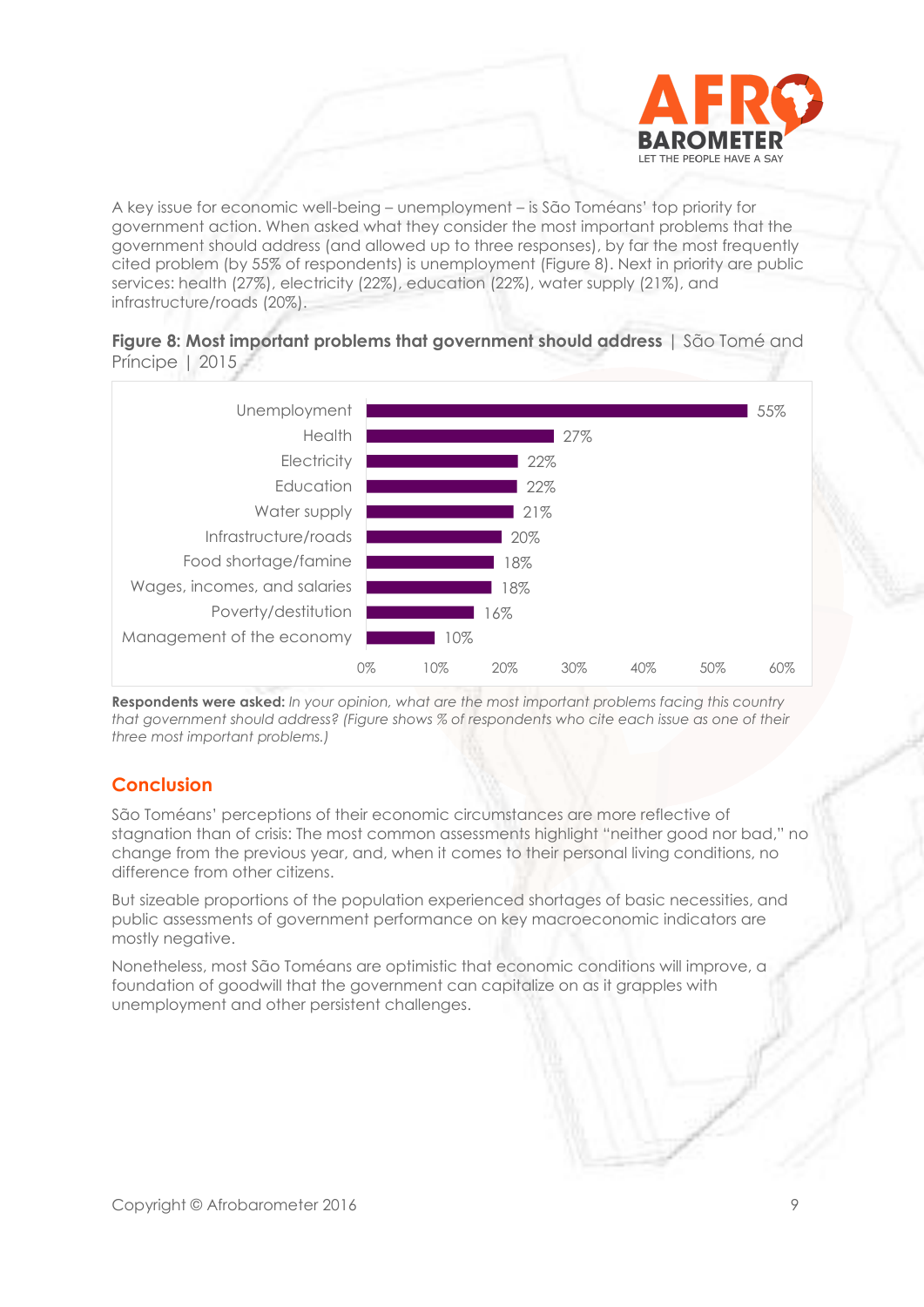

# **References**

- African Economic Outlook (2014). São Tomé and Príncipe: *[www.africaneconomicoutlook.org;](http://www.africaneconomicoutlook.org/) São Tomé and Príncipe-Joint Staff Advisory note on the second Poverty Reduction Strategy paper* [http://documents.worldbank.org/curated/en/2012/03/17519907/sao-tome-principe-joint](http://documents.worldbank.org/curated/en/2012/03/17519907/sao-tome-principe-joint-)staff-advisory-note-second-poverty-reduction-strategy-paper.
- Economy Watch. (2016). Sao Tome and Principe economic statistics and indicators. Available at [http://www.economywatch.com/economic-statistics/country/Sao-Tome-and-Principe/.](http://www.economywatch.com/economic-statistics/country/Sao-Tome-and-Principe/)
- International Monetary Fund. (2014). IMF Country Report No. 14/9. Democratic Republic of São Tomé and Príncipe Poverty Reduction Strategy Paper II. Available at [https://www.imf.org/external/pubs/ft/scr/2014/cr1409.pdf.](https://www.imf.org/external/pubs/ft/scr/2014/cr1409.pdf)
- Mattes, R., Dulani, B., & Gyimah-Boadi, E. (2016). Afrobarometer Policy Paper No. 29. Available at http://afrobarometer.org/publications/pp29-africas-growth-dividend-lived-poverty-dropsacross-the-continent.